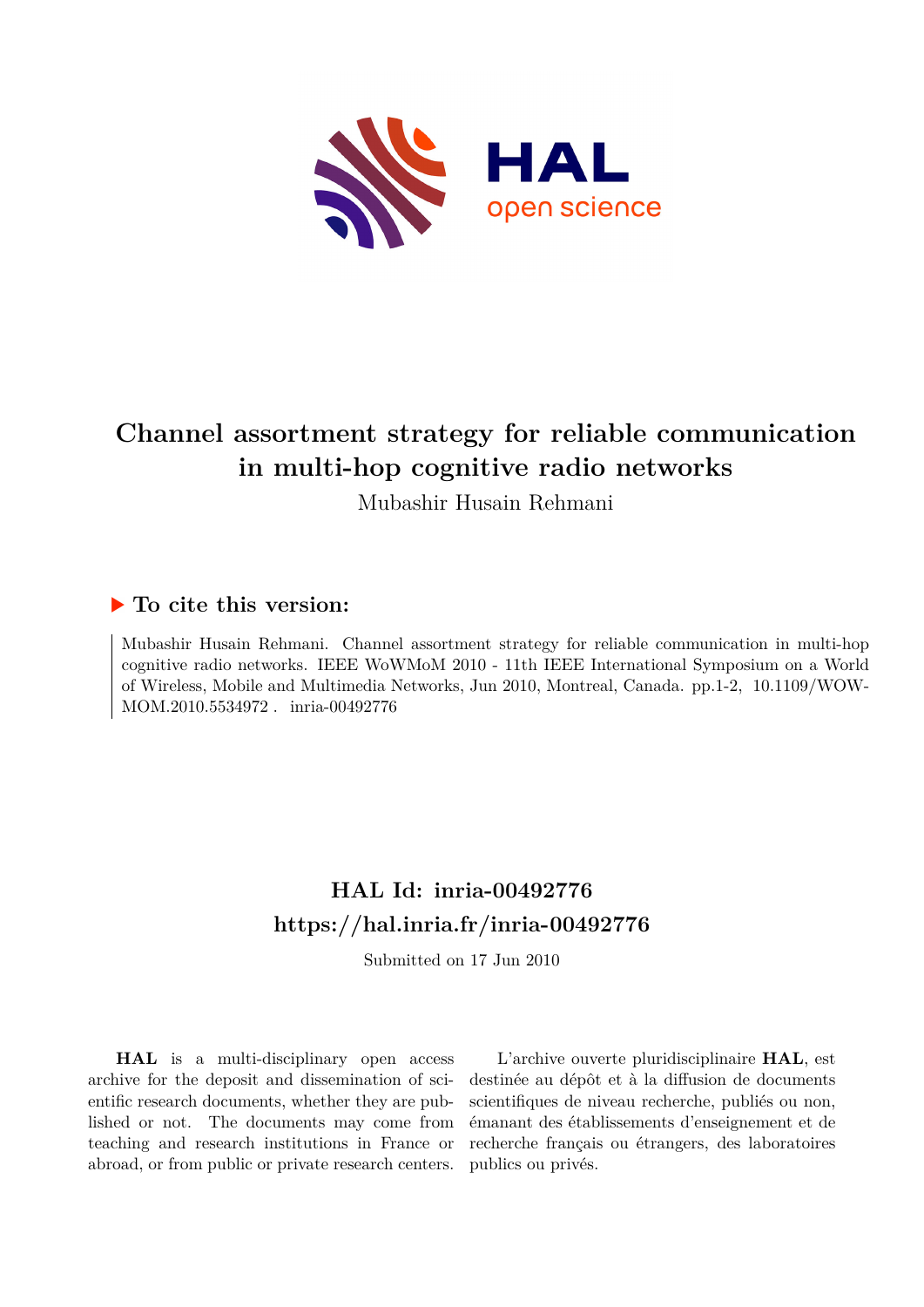# Channel Assortment Strategy for Reliable Communication in Multi-Hop Cognitive Radio Networks

Mubashir Husain Rehmani

Lip6/Universite Pierre et Marie Curie - Paris 6, France. E-mail: mubashir.rehmani@lip6.fr

#### I. INTRODUCTION

Channel selection plays a vital role in *efficient and reliable data dissemination*. In the context of Cognitive Radio Network (CRN) [1], channel selection is more challenging due to the traffic pattern and channels' occupancy of primary radio (PR) nodes. Moreover, Cognitive Radio (CR) transmissions should not degrade the reception quality of PR nodes and should be immediately interrupted whenever a neighboring PR activity is detected [2]. Thus, it is essential and, however, extremely challenging for CR nodes to correctly select channels allowing reliable communication.

In contrast with previous approaches which focused on single-hop wireless infrastructure, the main problem we tackle here is *the channel assortment to undergo efficient and reliable data dissemination throughout a multi-hop CRN*. Basically, we want to increase the transmission coverage of CR nodes, and consequently, the global network dissemination coverage, by selecting good qualified channels for communicating. More specifically, our channel assortment strategy, named 'SURF' (an allusion for riding on channels), empowers CR nodes with the ability to infer, based on information regarding PR occupancy, the less PR-occupied channel to use. On the flip side, although less occupied channel by PR nodes provides higher space sharing to CR nodes, if all CR nodes decide to switch to it, a higher CR competition will be perceived, increasing the probability of collision and message losses. In this way, *how to find a good compromise between transmission opportunity in terms of PR occupancy and the number of CR neighbors, constitutes the main goal of this paper*.

#### II. CHANNEL ASSORTMENT STRATEGY

We consider a multi-hop CRN that has a set of: PR nodes, CR nodes, and network links connecting CR nodes. We assume that a set of frequency channels is available in the network and may be used by PR or CR nodes. We consider a slotted-based channel in which each channel is divided into total number of  $\tau_t = \tau_o + \tau_a$  time slots, where  $\tau_o$  and  $\tau_a$  are the slots occupied<br>by PP nodes and the symilate alots respectively. In essence by PR nodes and the available slots, respectively. In essence, in order to be able to communicate in a CRN, CR nodes must be cognitively aware of their surroundings and able to make decisions about "when, where, and how" to communicate. The SURF goal is to support nodes in their decision about "where" to transmit or overhear, i.e. which channel to use. Here, the role of overhearing is for receiving data.

In a multi-hop context, at each hop, CR nodes will select for *data dissemination* the best channel in the channel classification provided by SURF. In order to limit energy consumption and communication overhead, the SURF assortment is performed in *a distributed way* and is based only on *information locally inferred by CR nodes*. In fact, by implementing the same strategy at the sender and the receiver, SURF helps both of them tune to the appropriate channel for undergoing transmissions or reception without the need of any prior information exchange or synchronization.

Consider the set C of total frequency channels. Since, the number of channels changes with time and location due to PR activity, each CR node has its own available channel set among total frequency channels C, which we consider provided by the spectrum sensing block [3]. We call this available channel set as  $Acs$ , where  $\forall Acs \in C$ . Acs describes the channels set a CR node has access to. After sensing them and according to the SURF strategy, each CR node classifies the sensed channels according to their availabilities and selects for transmission and/or overhearing the best weighted channel. SURF assigns weights for channels according to the Eq. 1:

$$
\forall i \in C : P_w^{(i)} = e^{-PR_o^{(i)}} \times CR_o^{(i)}
$$
 (1)

 $P_w^{(i)}$  describes the availability level of a channel (i) and is calculated based on the occupancy of PR (i.e.  $PR_0^{(i)}$ ) and CR (i.e.  $CR_o^{(i)}$ ) nodes in this channel. If a CR node finds two or more channels having identical values of  $P_w$  then it selects the one that has lower  $PR_0^{(i)}$ . If the problem persists, then, a channel is and surface of a money them. channel is randomly selected among them.

We rely on methods in [3] and assume that the spectrum opportunity map of PR nodes and CR neighbor  $(CR_n^{(i)})$ information is available to CR nodes. Note that  $CR_n^{(i)}$  is the number of notatial CB noiselbers compating for the same number of potential CR neighbors competing for the same channel. This map is then used to compute the percentage of the channel  $i$  occupied by PR nodes (i.e., the ratio between the number of PR nodes and the total number of time slots  $\tau_t$ ), or  $PR_0^{(i)}$ . The remaining available percentage of the channel i, i.e.  $1 - PR_0^{(i)}$ , gives then the spectrum opportunity available for channel sharing among CR nodes, named  $CR_{as}^{(i)}$ .

If a central entity could control the channel access for CR nodes, using a channel with higher available space could allow achieving higher number of 1-hop CR receivers. Since no central entity is present, there is no way to prevent collision and message losses when the number of CR nodes competing for the same channel increases. To cope with this and to allow nodes selecting channel having a good compromise between the number of CR neighbor receivers and the number of competing CR transmitters, we use a *Tenancy Factor*, named  $\beta$ .  $\beta$  is used to compute the CR occupancy  $CR_o^{(i)}$ of each channel i.  $\beta$  provides the upper bound in terms of